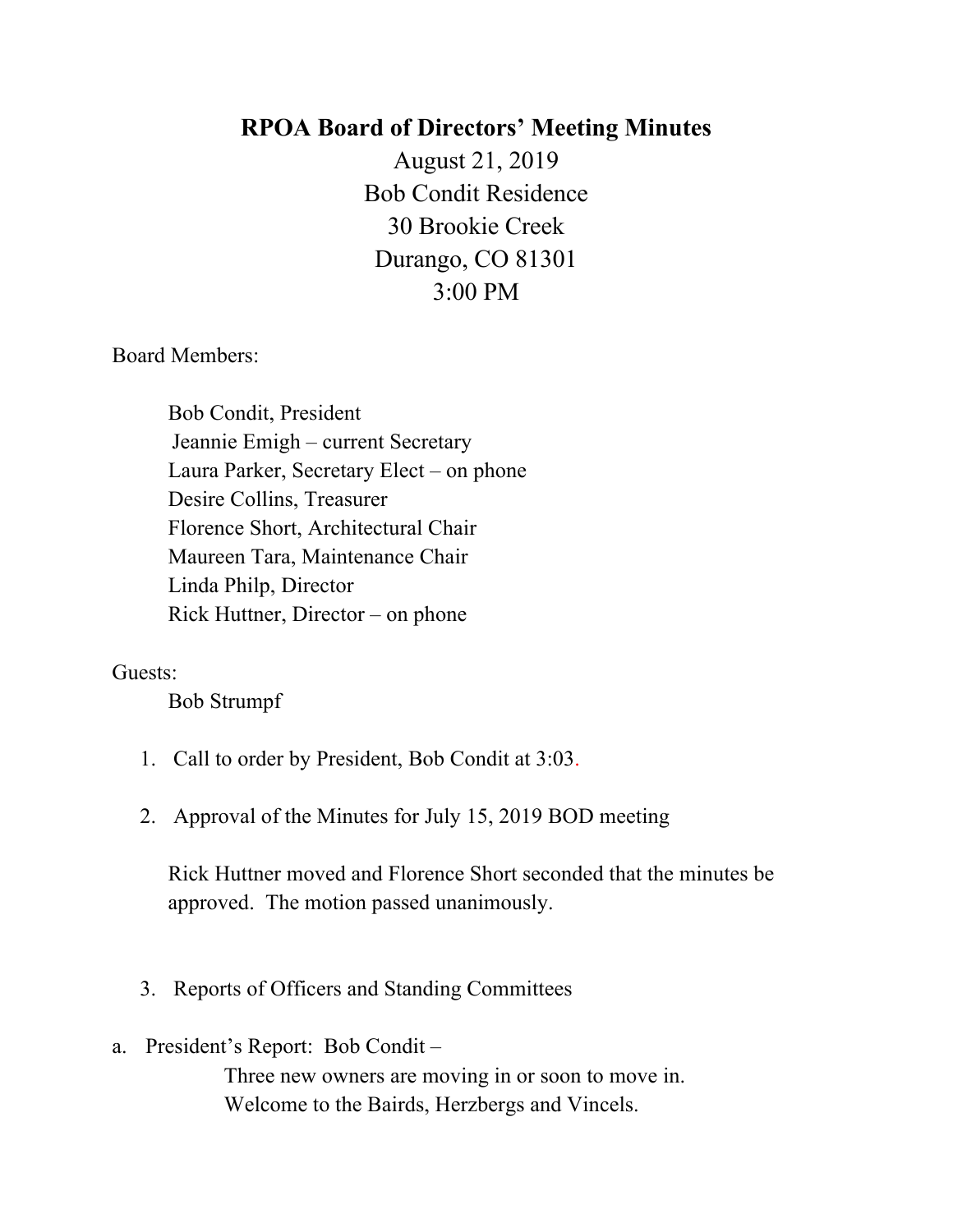Water Hemlock (highly poisonous) has been found in our ponds and most has been destroyed by herbicide treatment recently applied to kill cattails – however there is a concern that there may be residual plants in the community and this is being investigated. We have had good reports from community regarding success of seal coating – thanks to Maureen's good work. Complaints were received of dog barking at Lot 76 – investigation reveals that barking dog was caged and owners were informed and advised to manage this issue. No additional problems since discussion with dog owner.

b. Secretary's Report: Laura Parker/Jeanie Emgh –

Owners' information database to be distributed to board members. This is confidential and not to be shared.

Vote to select secretary –Rick Huttner moved and Linda Philp seconded and the motion passed unanimously to formally elect Laura Parker as Secretary.

Laura will remain as secretary until next annual meeting in June 2020.

c. Treasurer and Finance Report: Desire Collins

Financial status/operating and capital budget/expenditures reviewed. We are within budget overall due to underspending in some categories.

Market fluctuation has had limited effect on investments due to our conservative portfolio.

Lot owner with plan for paying annual assessment by installment is up to date on payment schedule.

d. Architecture Committee: Florence Short – 2 applications -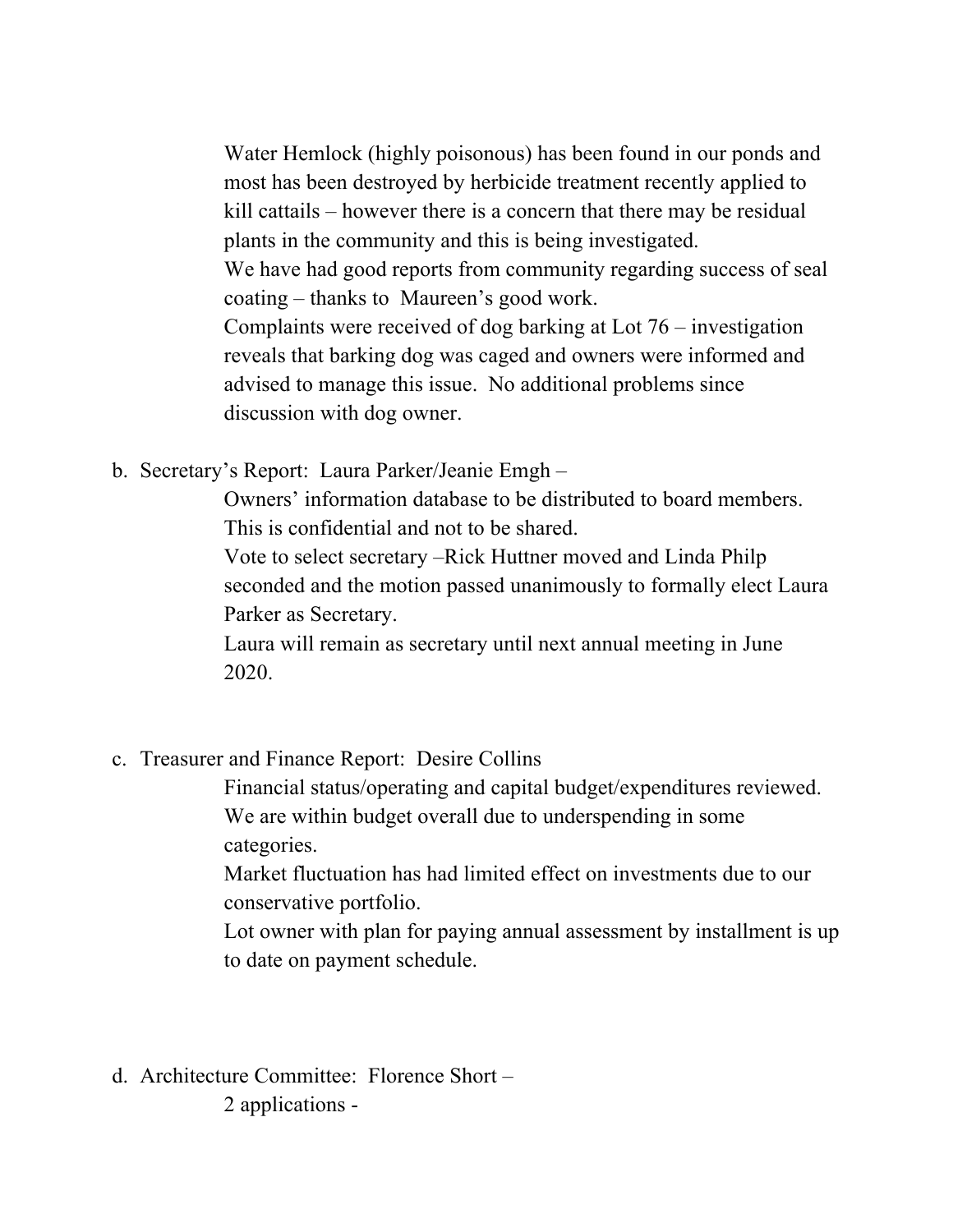Lot 146 – Deck replacement Lot 93 – Deck railing

Communication with Lot 49 that plan is finished pending cert of completion.

Lot 89 –which is vacent has been sold to owners of Lot 93. Another owner was making inquiries to build on the lot but with recent sale new owner is planning to leave vacant.

Lot 66 – applied to resurface walkway. Application was submitted late and the committee had to meet with owner day of installation to approve to avoid project delay.

Following discussion an imposition of a fine for non-compliance with 30 day rule , Desiree Collins moved to impose a \$100 fine and Bob Condit seconded and the motion carried unanimously. A letter will be written to the owner notifying them of the fine.

Maintenance Committee:

 Seal coating is progressing and the completion of the Fawn Lake and Circle portion were delayed by one day due to rain. There were a couple of cracks in the road and damage made by garbage trucks that will need to be addressed. She is still looking for a few people to help with traffic control on 8/26 and 8/27.

Plan to redo bridge in the reserve this September.

Fall cleanup to be scheduled after sprinklers turned off - will consider mid October. Will plan to cut down dead trees in the reserve and other parts in our community, including the tree leaning over the RV park.

Need to check with Earthscapes regarding when compressor available for sprinkler blow out

The committee working on the front sign will reconvene in the fall when committee members return from vacation.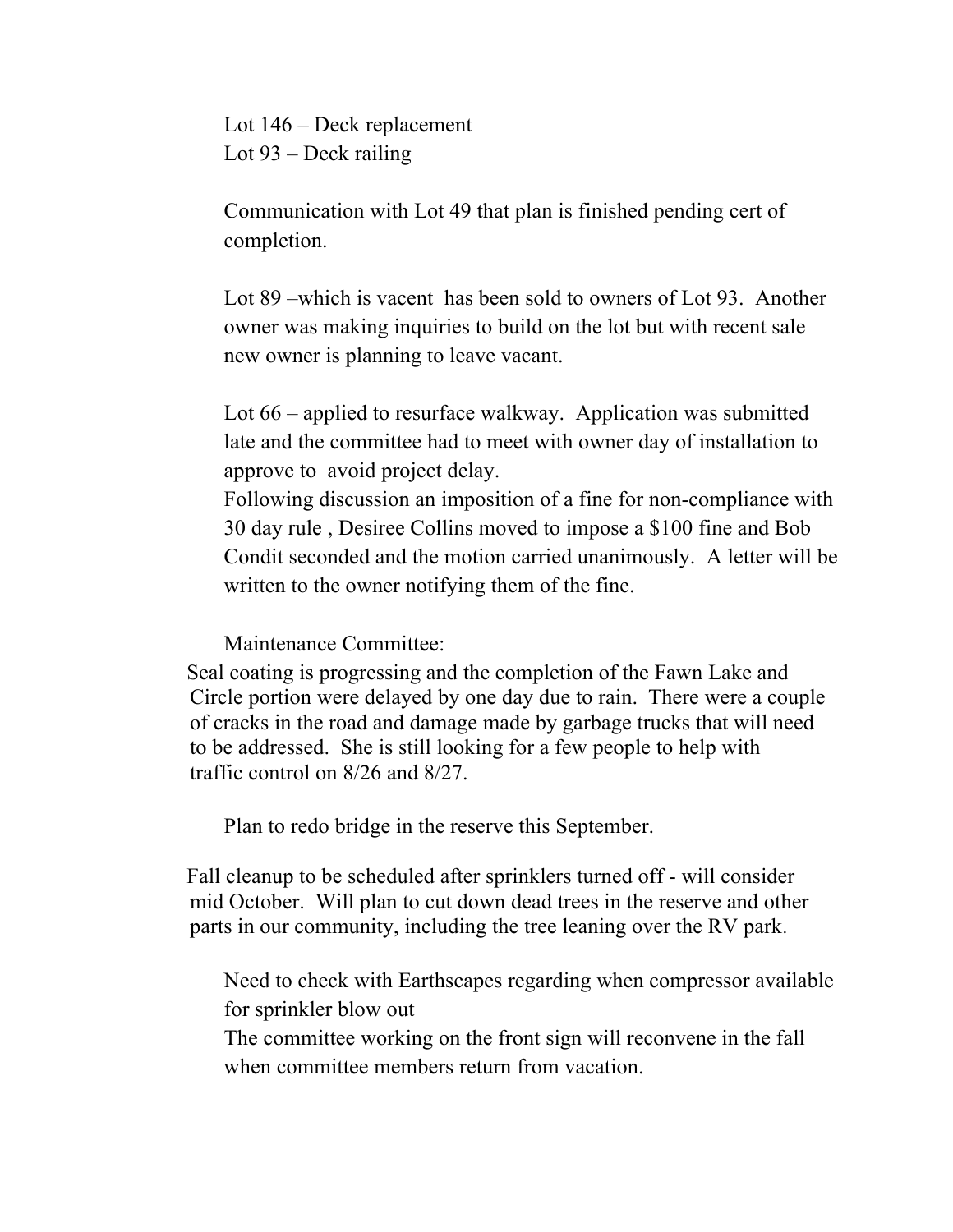e. Director- Rick Huttner

Trimming done around Gazebo – with great help from community members. Further trimming of Junipers should occur but this will require professionals to do the job.

Plan to remove old bridge and replace within the week. Power washing planned and painting will occur in September Pathway to Gazebo was defined with survey done by Bob Strumpf Solar lighting is being considered and committee is waiting for an estimate.

## f. Director – Linda Philp

Board was complimented for maintenance of Ranch. It was suggested that the announcement sign in the mailroom be moved to area with boxes for newspapers – so is more readable and easier to reach.

- g. Action requiring Discussion/Action Progress of Asphalt Seal/Repair and Crack Fill – see maintenance report
	- 4. New Business:
- a. Schedule late summer/fall clean up? See Maintenance report
- b. Consider schedule to clean mail room this is currently only done by Jeanne and Beth – asking that other board members participate in this process once a month.
- **c.** Labor day picnic (Mon Sept 2) will be coordinated by Linda Olmsted with assistance from Beth Cugini. In the past, tables have been borrowed from the Grange, but they are not willing to allow this – looking for persons to donate tables. People are encouraged to sign up.